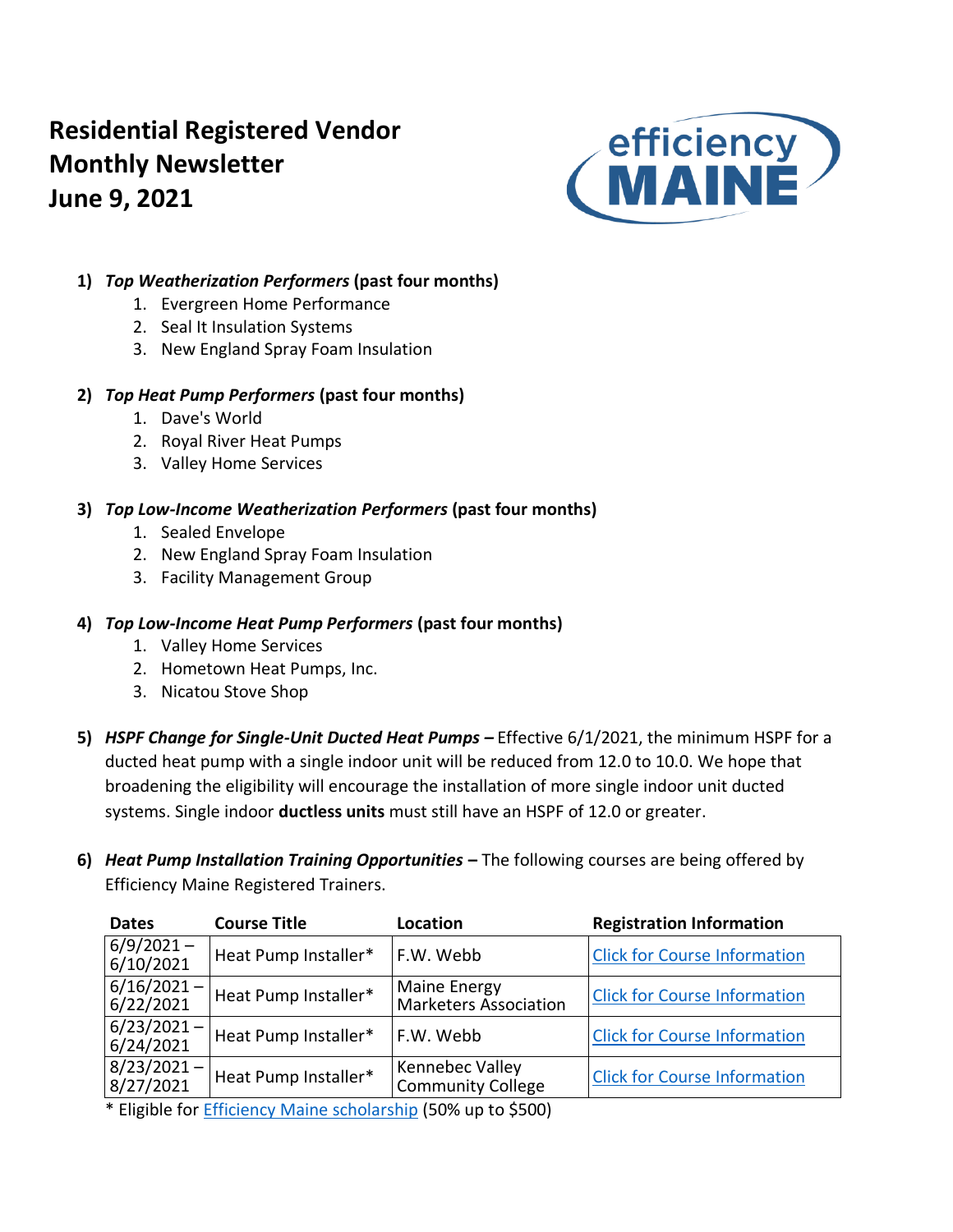- **7)** *Tip from the Field –* To ensure maximum heat pump line set insulation life, be sure to protect it from sunlight and water. *Some* insulation products have a coating that provides UV protection. The end of *all* insulation products should be sealed to keep water out.
- **8)** *Rebate Processing Tip –* The mailing address for rebate claims has changed. If you mail claims to Efficiency Maine, please mail them to PO Box 219, Brunswick, ME 04011–0219
- **9)** *Tool of the Month –* Efficiency Maine updates brochures as rebates and eligibility requirements change. To make sure you have the latest versions, request them by phone at 866-376-2463, or via info@efficiencymaine.com. The following brochures are available for FREE to all Residential Registered Vendors: [Residential Incentives](https://www.efficiencymaine.com/docs/All-Programs-Brochure.pdf) (a.k.a. "all Programs") • [Weatherization Rebates](https://www.efficiencymaine.com/docs/EM-Weatherization-Brochure.pdf) • [Weatherization Myths and Facts](https://www.efficiencymaine.com/docs/Weatherization-Myths-and-Facts.pdf) • [Residential Heat Pump Rebates](http://www.efficiencymaine.com/docs/Heat-Pump-Rebate-Brochure.pdf) • [Heat Pump User Tips](https://www.efficiencymaine.com/docs/Heat-Pump-User-Tips.pdf) • [Heat](https://www.efficiencymaine.com/docs/Heat-Pump-Myths-and-Facts.pdf)  [Pump Myths and Facts](https://www.efficiencymaine.com/docs/Heat-Pump-Myths-and-Facts.pdf) • [Introduction to Heat Pumps](https://www.efficiencymaine.com/docs/Introduction-to-Heat-Pumps.pdf) • [Heating and Water Heating Instant](https://www.efficiencymaine.com/docs/Heating-and-Water-Heating-Instant-Discounts.pdf)  [Discounts](https://www.efficiencymaine.com/docs/Heating-and-Water-Heating-Instant-Discounts.pdf) • [Quick Guide to Home Heating](https://www.efficiencymaine.com/docs/EM-Quick-Guide-to-Home-Heating.pdf) • [Introduction to ECM Circulator Pumps](https://www.efficiencymaine.com/docs/Introduction-to-ECM-Circulator-Pumps.pdf) • [Home](https://www.efficiencymaine.com/docs/EM-Home-Energy-Loans-Brochure.pdf)  [Energy Loans](https://www.efficiencymaine.com/docs/EM-Home-Energy-Loans-Brochure.pdf) • Low- [and Moderate-Income Weatherization and Heat Pump Rebates](https://www.efficiencymaine.com/docs/LMI-Air-Sealing-Heat-Pump-Rebates-Brochure.pdf) • [Guide](http://www.efficiencymaine.com/docs/EM-Guide-to-Water-Heating.pdf#2) to [Water Heating](http://www.efficiencymaine.com/docs/EM-Guide-to-Water-Heating.pdf#2) • [Heat Pump Water Heater User Tips](http://www.efficiencymaine.com/docs/EM_HPWH_User_Tips.pdf) • [Heat Pump Water Heater Myths and Facts](http://www.efficiencymaine.com/docs/EM-Heat-Pump-Water-Heater-Myths-Facts.pdf) • [Heating and Water Heating Instant Discounts.](https://www.efficiencymaine.com/docs/Heating-and-Water-Heating-Instant-Discounts.pdf)
- **10)** *Fact of the Month –* Thanks to you, we've paid over \$20 million in residential rebates in the last 12 months.
- **11)** *May Loans up 23% Year-Over-Year and Year-to-Date Loans were up 28% –* If you don't already have a loan portal ID and password, you can reach our financial services provider (NEIF) by calling our Call Center (866-376-2463).

## **PROGRAM RESULTS**

#### **Energy Loans**

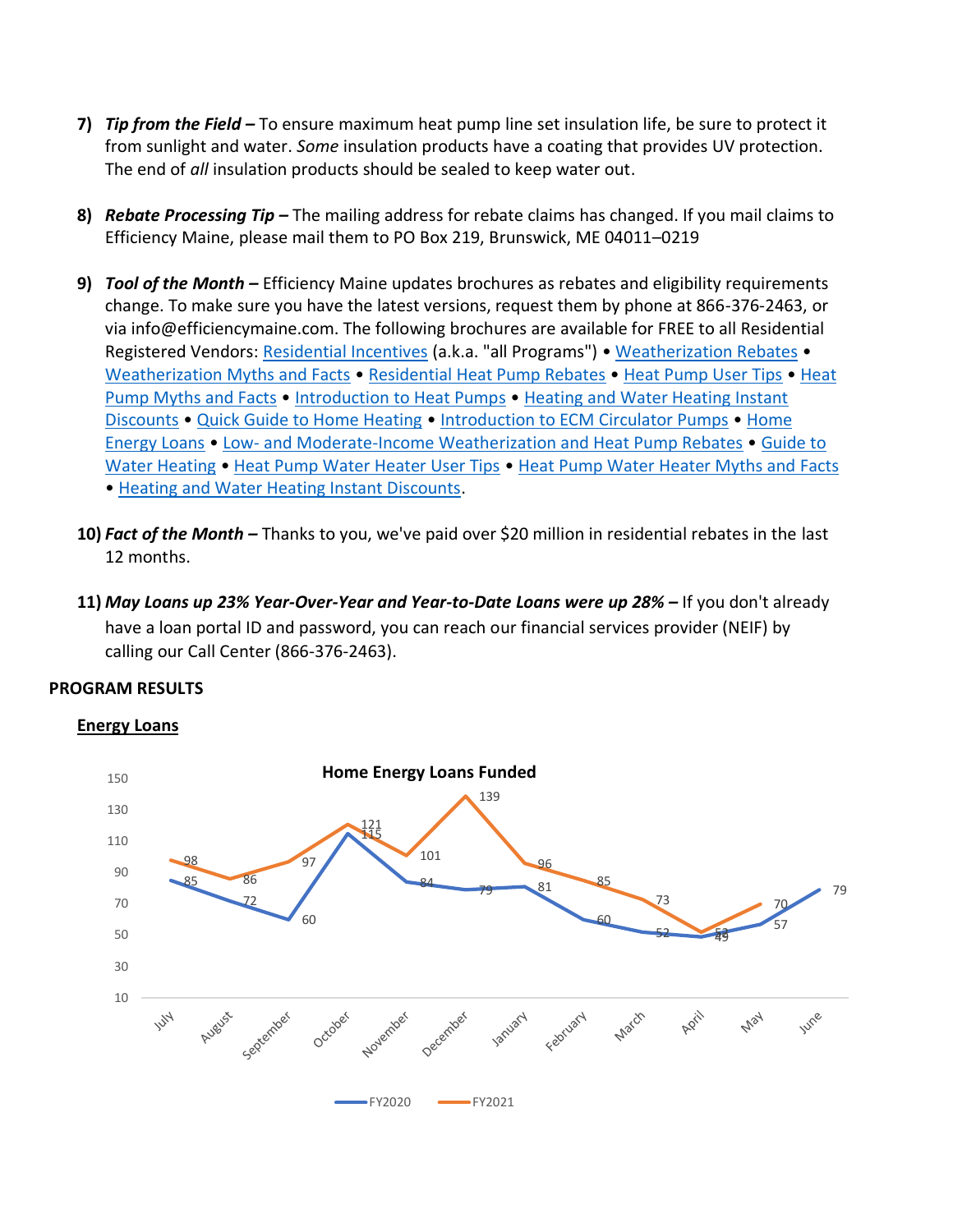### **Home Energy Savings Program (HESP)**



**HESP Number of Rebates - Last 12 Months**

| #              |                                  |     |     |     | 2020            |               |       |            |       |               | 2021            |       |       |              |
|----------------|----------------------------------|-----|-----|-----|-----------------|---------------|-------|------------|-------|---------------|-----------------|-------|-------|--------------|
|                | <b>HESP Rebate Type</b>          |     | Jul | Aug | Sep             | Oct           | Nov   | <b>Dec</b> | Jan   | Feb           | Mar             | April | May   | <b>Total</b> |
|                | Heat Pumps -<br>1st Indoor Units | 477 | 572 |     | $1,221$ 1,567   | 1,574         | 1,238 | 1,452      | 1,188 | 816           | 939             | 843   | 997   | 12,884       |
|                | Heat Pumps -<br>2nd Indoor Units | 218 | 245 | 552 | 734             | 780           | 616   | 742        | 645   | 451           | 497             | 477   | 567   | 6,524        |
| 3 <sup>1</sup> | Air Sealing                      | 20  | 21  | 67  | 54              | 115           | 123   | 134        | 84    | 75            | 93              | 71    | 89    | 946          |
|                | <b>Attic Insulation</b>          | 26  | 17  | 54  | 65              | 91            | 104   | 124        | 95    | 67            | 100             | 63    | 92    | 898          |
| $\overline{5}$ | <b>Basement</b><br>Insulation    | 22  | 16  | 38  | 44              | 88            | 96    | 99         | 80    | 57            | 77              | 50    | 54    | 721          |
| 6              | <b>Wall Insulation</b>           | 11  | 9   | 23  | 17              | 30            | 34    | 49         | 30    | 18            | 33              | 21    | 23    | 298          |
|                | <b>Geothermal HP</b>             |     |     | 1   | 0               | 3             | 2     | 3          | 5     | 5             | 4               | 0     |       | 26           |
| 8              | Pellet Boiler                    | 3   | 2   | 6   | 8               | 3             | 10    | 12         | 6     | 8             | 6               | 4     | 6     | 74           |
|                | <b>Total</b>                     |     | 883 |     | $1,962$   2,489 | $2,684$ 2,223 |       | 2,615      |       | $2,133$ 1,497 | $1,749$   1,529 |       | 1,829 | 22,371       |

#### **HESP Number of Rebates – Last 12 Months (DETAILS)**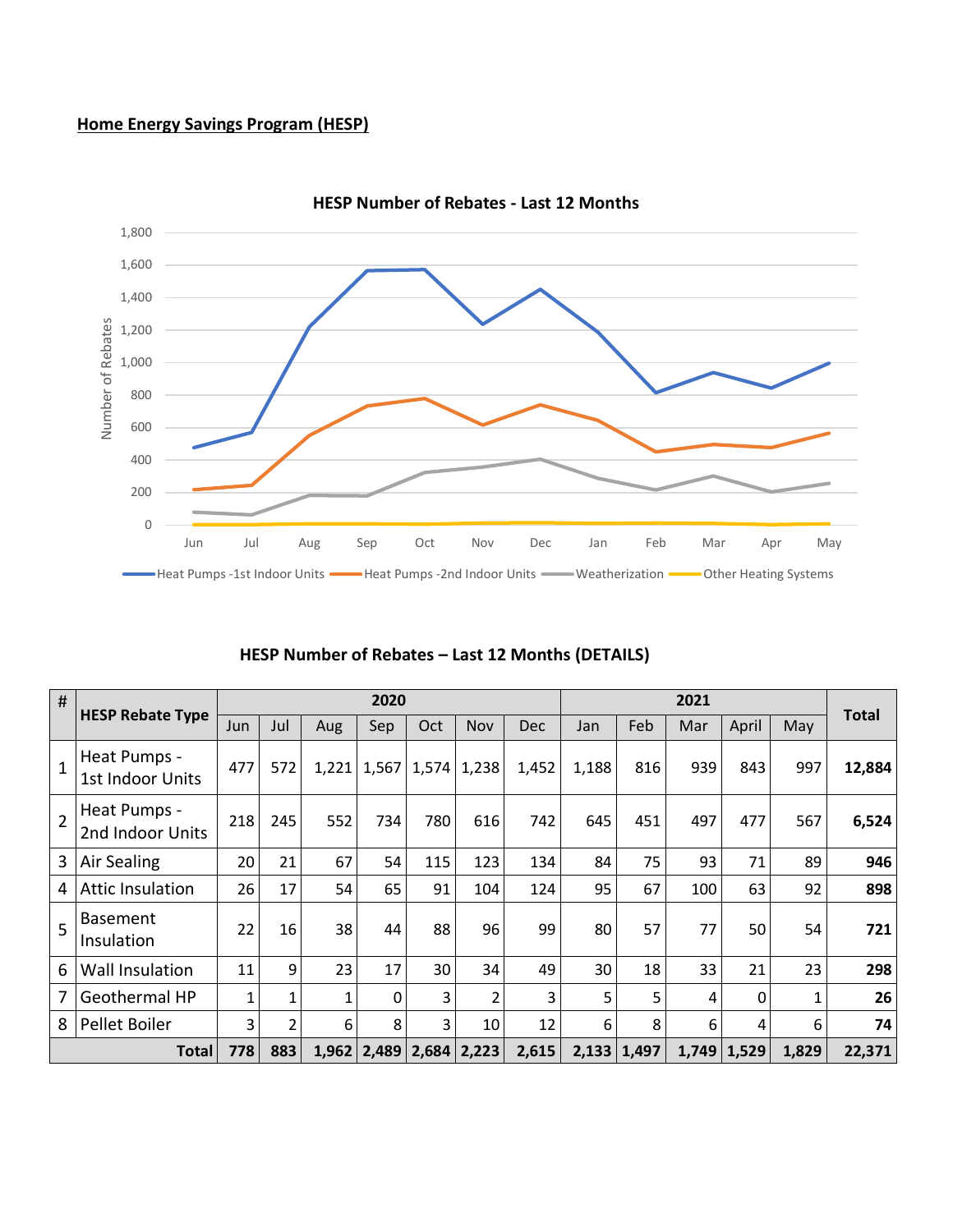

#### **Fiscal Year To Date Rebate Comparisons**

## **Fiscal Year-to-Date Rebate Comparisons (DETAILS)**

| #                               | <b>HESP Rebate Type</b>    | FYTD <sub>18</sub><br><b>FYTD 15</b><br><b>FYTD 16</b><br><b>FYTD 17</b> |       |       |       | FYTD <sub>19</sub> | <b>FYTD 20</b> | <b>FYTD 21</b> |
|---------------------------------|----------------------------|--------------------------------------------------------------------------|-------|-------|-------|--------------------|----------------|----------------|
|                                 | Heat Pumps -               |                                                                          |       |       |       |                    |                |                |
| 1                               | 1st Indoor Units           | 5,637                                                                    | 4,381 | 4,328 | 4,550 | 5,840              | 6,285          | 12,407         |
|                                 | Heat Pumps -               |                                                                          |       |       |       |                    |                |                |
| 2                               | 2nd Indoor Units           | 0                                                                        | 0     | 1,025 | 2,131 | 2,952              | 3,042          | 6,306          |
| 3                               | Air Sealing                | 2,010                                                                    | 1,539 | 1,252 | 988   | 1,299              | 999            | 926            |
| $\overline{4}$                  | <b>Attic Insulation</b>    | 957                                                                      | 994   | 848   | 677   | 1,046              | 857            | 872            |
| 5                               | <b>Basement Insulation</b> | 723                                                                      | 553   | 488   | 383   | 825                | 662            | 699            |
| 6                               | Wall Insulation            | 202                                                                      | 234   | 240   | 169   | 358                | 266            | 287            |
| 7                               | Geothermal HP              | 91                                                                       | 62    | 77    | 16    | 24                 | 33             | 25             |
| 8                               | Pellet Boiler              | 272                                                                      | 71    | 82    | 54    | 42                 | 53             | 71             |
| <b>Total Measures Installed</b> |                            | 9,892                                                                    | 7,834 | 8,340 | 8,968 | 12,386             | 12,197         | 21,593         |